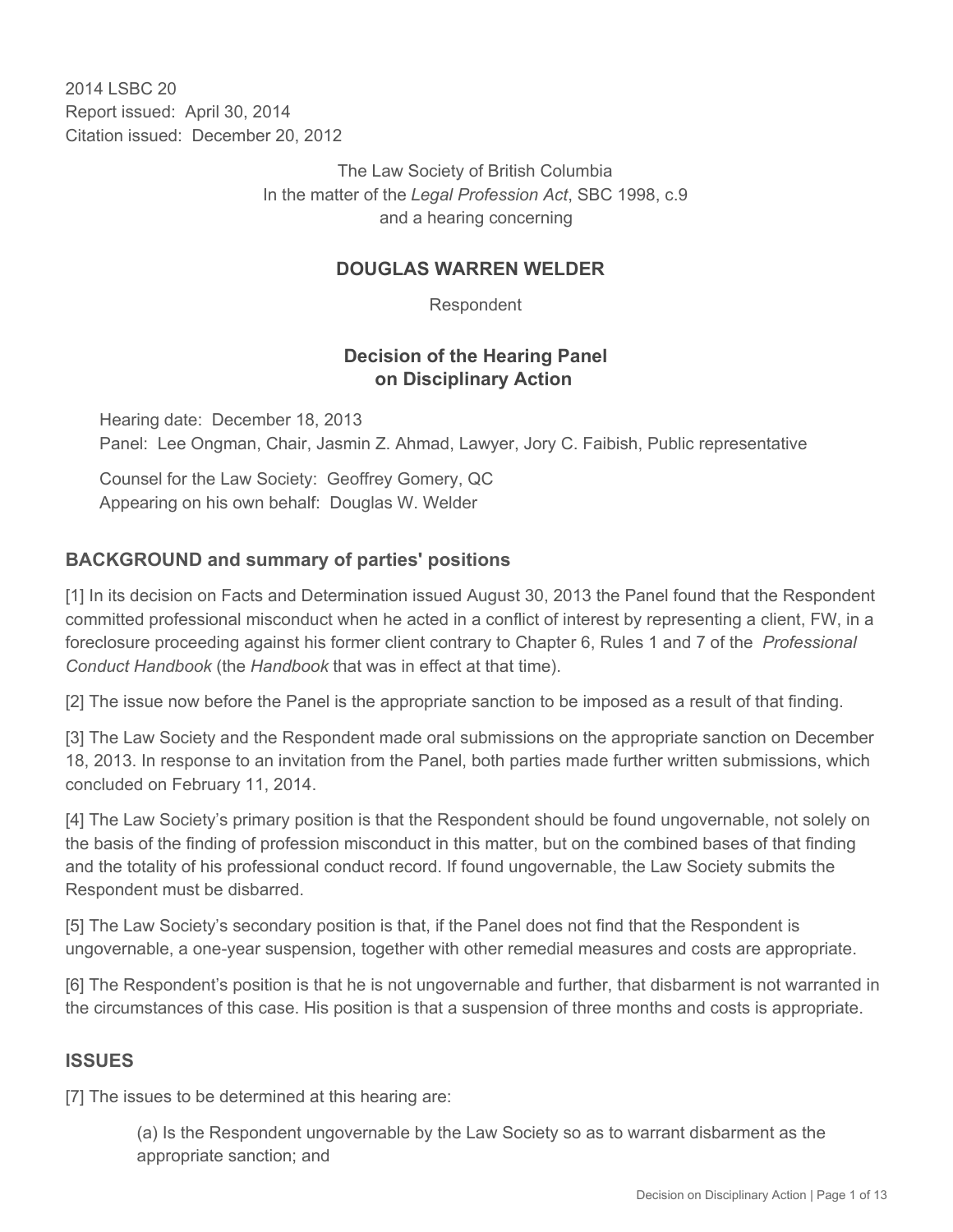(b) If the Panel does not find that the Respondent is ungovernable, what is the appropriate sanction?

# **DISCUSSION AND ANALYSIS**

### **Summary of available sanctions**

[8] Together, subsections (5) and (7) of section 38 of the *Legal Profession Act* (the "Act") set out a wide range of sanctions that are available to a panel if an adverse determination is made against a respondent. Subsections (5)(c), (d), (e), (f) and (7) are most relevant to the issue before the Panel. Collectively, they allow the Panel to do one or more of the following:

- Impose conditions or limitations on a respondent's practice (s. 38(5)(c));
- Suspend a respondent from the practice of law (s. 38(5)(d));
- Disbar a respondent (s. 38(5)(e));

• Require a respondent to, among other things, complete a remedial program to the satisfaction of the practice standards committee or appear before a board of examiners appointed by the panel or by the practice standards committee and satisfy the board that he or she is competent to practise law (s. 38(5)(f); or

• ... make any other orders and declarations and impose any conditions it considers appropriate  $(s. 38(7))$ .

[9] In addition, Rule 4-35 of the Law Society Rules has particular relevance to these proceedings. It provides in part:

(4) The panel may consider the professional conduct record of the respondent in determining a disciplinary action under this Rule.

(5) Regardless of the nature of the allegation in the citation, the panel may take disciplinary action based on the ungovernability of the respondent by the Society.

(6) The Panel must not take disciplinary action under subrule (5) unless the respondent has been given at least 30 days notice that ungovernability may be raised as an issue at the hearing on disciplinary action.

# **Summary of Respondent's Professional Conduct Record**

[10] Pursuant to Rule 4-35(5) and (6), by letter dated January 15, 2013, the Law Society gave the Respondent notice that, in the event of an adverse determination, it would seek disbarment on the basis of ungovernability.

[11] At the hearing of the matter, the Law Society urged the Panel to consider the Respondent's professional conduct record as the basis for a finding of ungovernability of the Respondent by the Law Society.

[12] The whole of the Respondent's professional conduct record was before the Panel and referred to by the parties in their submissions. It includes six conduct reviews, six citations, and a practice standards referral over the period of 1991 to date. We have summarized portions of the record in chronological order below:

a. *Conduct Review #1* - July 3, 1992 – This conduct review concerned the Respondent's failure to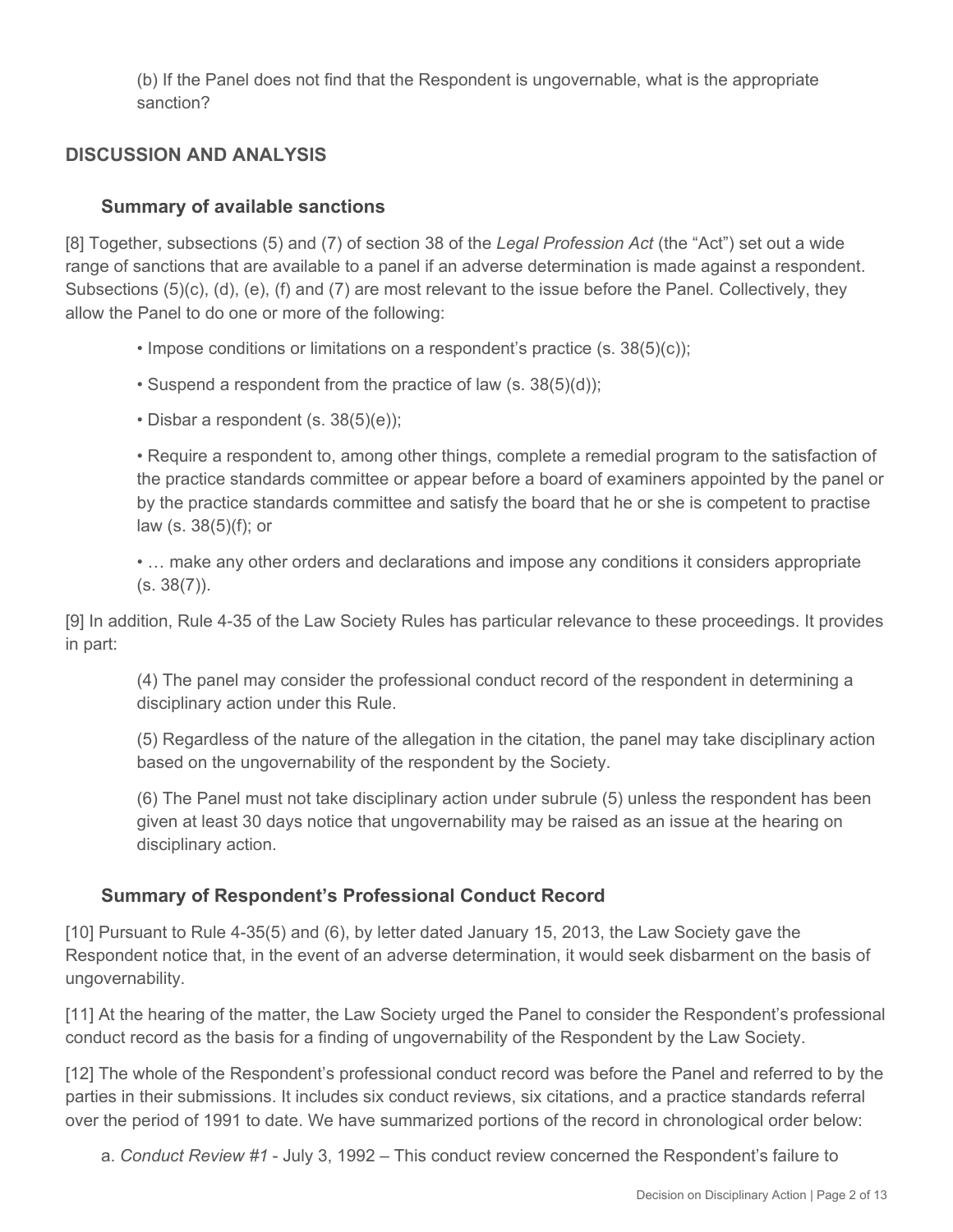recognize a conflict in acting on both sides of a real estate conveyance in 1989. In its report to the Standing Discipline Committee, the conduct review subcommittee noted:

The Subcommittee believes that Mr. Welder now understands what constitutes a conflict of interest and what is required of him if a conflict occurs.

Result: On that basis and on the Respondent's assurance that neither he nor his firm would act on both sides of conveyance in the future, the Subcommittee recommended that no further action be taken.

b. *Citation #1* - February 16, 1994 - The Respondent made a conditional admission to professional misconduct in making unfounded allegations against another member.

Result: Admission endorsed on record.

c. *Conduct Review #2* – September 11, 1995 – This conduct review arose from citation #1, two allegations of which were referred to a conduct review subcommittee. On its review, the subcommittee expressed its view that "this problem [between the Respondent and the other lawyer] has arisen from a failure to prevent the prior conflict between clients from affecting relations between counsel." It urged the Respondent to "do his best to de-escalate this matter and to end it on a reasonable and professional basis …"

Result: No further action.

d. *Conduct Review #3* – November 5, 1998 – This conduct review concerned the Respondent's failure to administer an estate in a timely manner. The subcommittee ultimately held that the Respondent's management of the file did not amount to "clear incompetence" and, with "some hesitation", recommended that no further action be taken.

However, it also reported as follows:

Mr. Welder's response to the complaint did not bring any credit on himself. He took the occasion to attack [the beneficiary/complainant] but with respect to the substance of the claim, did not dispute the delay …

And further that:

It should be pointed out that the Subcommittee did not accept the suggestions or allegations of [the Respondent] that [the beneficiary/complainant] and some of the other beneficiaries were uncooperative or in any way acted in an improper way. Indeed, the Subcommittee felt that the beneficiaries were more than patient.

Result: No further action.

e. *Citation #2* - December, 1998 – The Respondent was cited for professional misconduct in respect of his attempt to overturn an order of the Court of Appeal by a motion to the Supreme Court of Canada without giving notice to opposing counsel and having made misrepresentations to opposing counsel. On his conditional admission of misconduct, the hearing panel noted in its written decision:

The allegations set forth in the citation are serious. That characterization is accepted by both the Respondent and the Law Society. They amount to conspiracy to defraud, they contain acts that amount to misleading, and other actions that may be considered sharp practice. It is clear that the Respondent's conduct falls below that which is to be expected from a member of the Law Society of this Province.

Result: 60 day suspension and costs.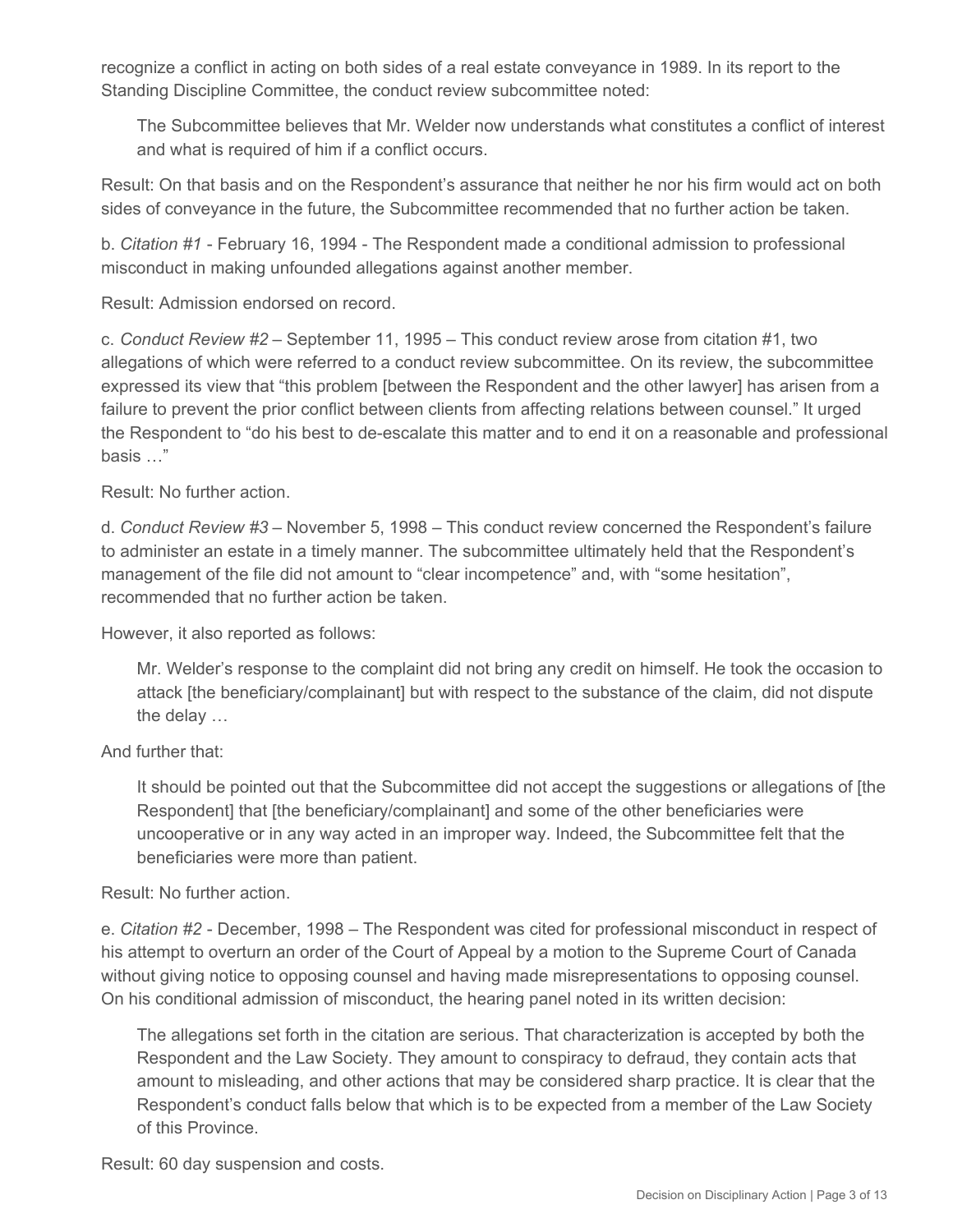f. *Citation #3* - October 22, 2001 - The Respondent was cited for and admitted his professional misconduct in failing to report unsatisfied judgments to the Law Society and in failing to collect and remit PST and GST. The panel noted the co-operation of the Respondent in reaching an Agreed Statement of Facts with the Law Society and his voluntary advice to the Law Society of an additional judgment when he became aware of the Rule to report judgments.

Result: Fine of \$2,500, reprimand and the imposition of financial reporting conditions.

g. *Citation #4* – February 9, 2005 - The Respondent was cited for failing to remit funds collected for GST, PST and source deductions. An Agreed Statement of Facts was filed in which the Respondent acknowledged that he did the acts alleged, and that in so doing, "professionally misconducted himself." The hearing panel imposed a one-year suspension with a condition to provide monthly proof of full compliance with tax remittance required, and to fully cooperate with discipline committee's request for information.

On review, the Benchers reduced the suspension to three months, holding that the panel erred in not taking into consideration mitigating factors in favour of the Respondent as follows:

(a) The Applicant acknowledged his misconduct. This is evidenced by the admissions in the Agreed Statement of Facts and the fact that he honestly disclosed the non-remittance of funds. This is a significant mitigating factor as it is evidence that there is hope for the rehabilitation of the Applicant;

(b) The impact of the penalty upon the member: in the hearing before this Panel, the Applicant submitted that the one-year suspension would be such a blow to his practice that it was not likely that he could ever regain sufficient momentum to practise successfully again. We agree that a consequence this harsh is unwarranted by the offence itself, and that such an outcome is a likely result of such a suspension.

h. *Practice Standards Referral* – June 2005 – The Practice Standards Committee initiated a review of the Respondent's practice. The evidence does not disclose the basis for this referral to practice standards. However, the record reflects that recommendations were made, a compliance report was satisfied and the file closed.

i. *Conduct Review #4* – 2007 - The Respondent failed to comply with ongoing financial reporting requirements undertaken by him as a condition of a stay pending review of the suspension ordered by the hearing panel in citation #3 in 2005. On September 6, 2007, a Conduct Review Subcommittee met with him, and he admitted that he had not abided by the terms of the undertaking he had given. The Subcommittee reported:

[17] Although clearly Mr. Welder was in breach of the undertaking, the consequences there from were mitigated by the fact that Mr. Welder had, in fact, made the payments on time as required, but through inadvertence he had failed to provide the proper notice of such payments. When it was brought to his attention he immediately complied. Mr. Welder has an extensive history with the Law Society, including 41 complaints going back to at least 1987.

[18] The Subcommittee was at a loss as to why this matter was referred to the Subcommittee. However, upon reviewing Rule 4-9 and the options available to the Subcommittee, it was felt that nothing would be gained from imposing any further conditions. The undertaking signed by Mr. Welder appears on the face to continue until he is relieved of the undertaking by the Discipline Committee. In addition, the penalty imposed on June 8, 2007 requires Mr. Welder to pay his taxes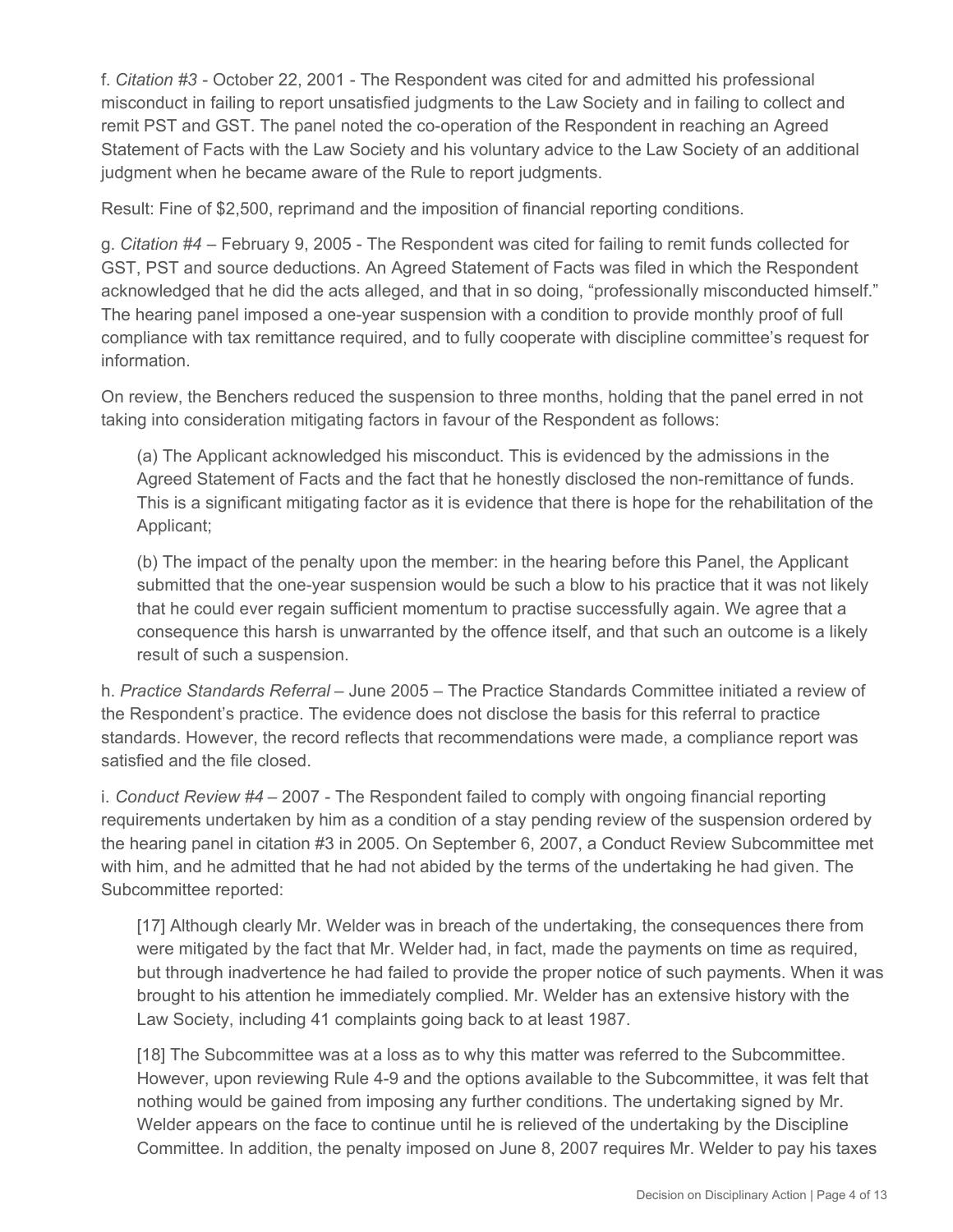and remittances with further proof there from. Those requirements should be sufficient to ensure that Mr. Welder continues to make payments and provide proof of payments on a regular basis.

#### RECOMMENDATION

[19] The Subcommittee recommends that there be no further action.

j. *Conduct Review #5* – November, 2009 – The Respondent was subject of this conduct review as a result of his failure to fulfill an undertaking "arising from a complicated closing." The Conduct Review Subcommittee met with the Respondent twice. At the first meeting the Respondent "acknowledged his conduct and responses were below the norm expected of lawyers." The Subcommittee issued an interim report recommending that the Respondent "avail himself of professional psychological counselling service," meet with the counsellor "at least three times" and have the counsellor report directly to the Law Society, by way of the Subcommittee.

Having subsequently received the counsellor's report, the Subcommittee reported as follows:

As indicated by Mr. Welder, his issues are not resolved but he is self-aware and working on matters concerning procrastination and the impact that this has had on his profession. We were impressed that Mr. Welder offered to re-attend for further voluntary counselling. This shows some insight. Mr. Welder was co-operative with us and with this process. The conduct which was the subject of this report resulted from poor office procedures and procrastination. He has changed the office procedures and he is working on the procrastination. We have urged him to keep timely with all correspondence.

Therefore, given all the circumstances and commitment of Mr. Welder to continue with professional counselling, we recommend that no further action be taken.

k. *Citation #5* – August 12, 2009 – The Respondent was cited for failing to provide financial information requested by the Law Society during the course of an investigation of his practice. In finding that the Respondent committed professional misconduct, the hearing panel made the following finding:

We pause at this point to note that the Respondent's conduct during the investigation was far from exemplary. He was not fully cooperative with Law Society staff during the field portion of the investigation. Despite his protestations to the contrary, the evidence shows that he played a "cat and mouse" game with the investigators. He testified to the effect that, while he did not attempt to obstruct the investigation, he did not believe it was his duty to assist it. He did not dispute the evidence of the Law Society staff that, in responding to follow-up requests for information, he advised Law Society staff that her requests were "not on the top of his priority list" and that he saw the additional requests as "a constant harassment." As set out in more detail above, the Respondent's written responses to questions from Law Society staff were provided well after the deadlines set by the Law Society, if they were provided at all. …

The Respondent's conduct throughout this investigation demonstrated that his intention was to provide the minimum amount of information and cooperation. ….

On Review the Benchers ordered that the Respondent pay costs of the review and remitted the issue of penalty to the hearing panel. The hearing panel stated, among other things:

The Panel considers the Respondent's conduct to be grave. His conduct, both during the audit and the later investigation, showed a deliberate and prolonged failure or refusal to cooperate with the Law Society's investigators. …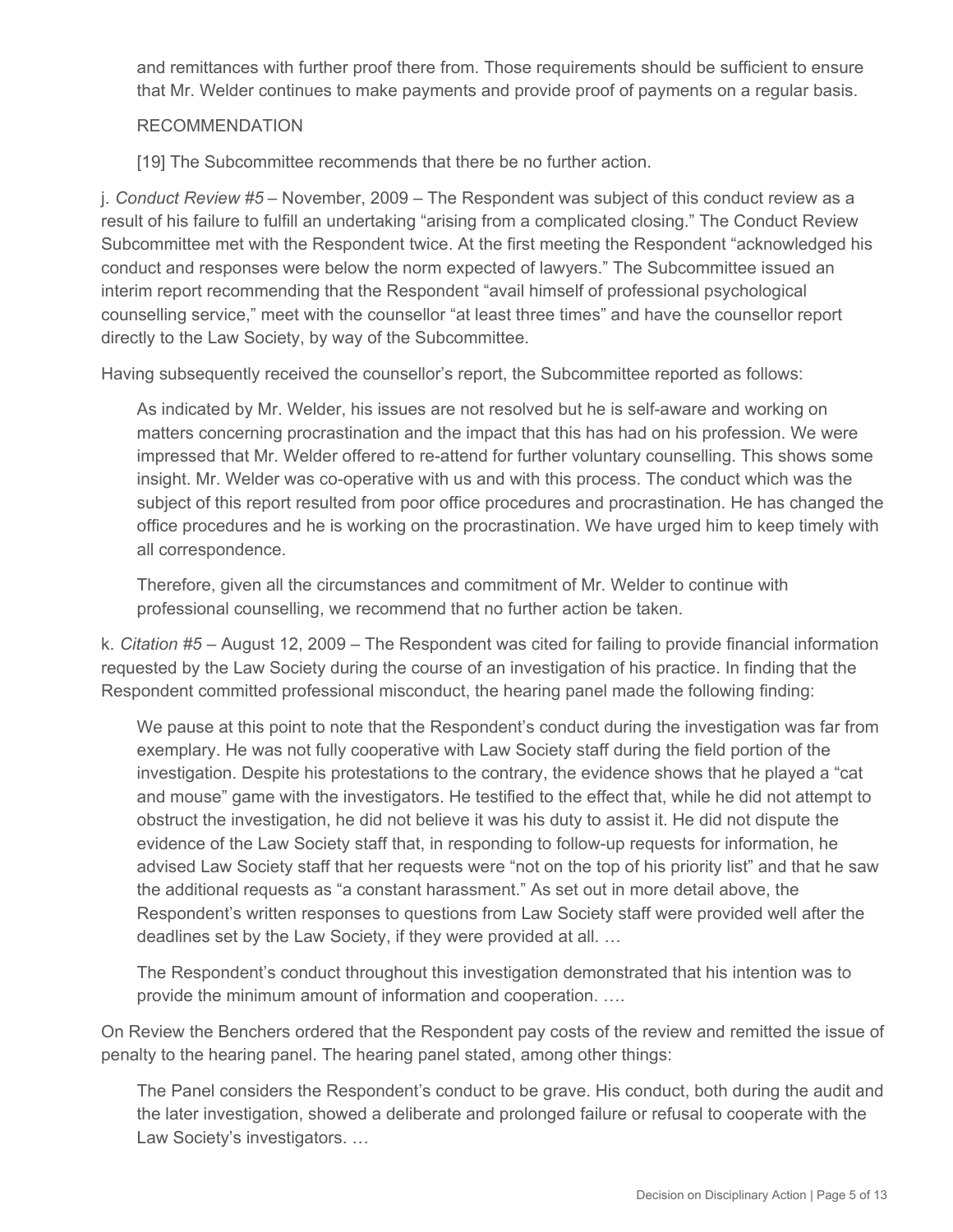Although the Respondent has now complied with the Law Society's requests for information, his submissions regarding disciplinary action indicate that he does not believe that his conduct was serious. To that extent he has not acknowledged his own misconduct, and there are no mitigating circumstances.

Result: 45-day suspension and costs.

l. *Citation #6* – March 22, 2011 – The citation was issued for failing to report two Canada Revenue Agency's Requirements to Pay to the Law Society and for failing to comply with ongoing obligations arising out of citation #4. The hearing panel noted:

In the case at hand, the Respondent's conduct was ongoing, repeated and occurred over a period of approximately 20 months. He failed to respond substantively to seven letters from the Law Society between February 2009 and January 2011. Indeed, his actions were obstructionist in nature. …

The Respondent's conduct was similar concerning his failure to provide a proposal to satisfy the judgments. He had also failed to respond to staff inquiries about a proposal to satisfy the CRA judgments. He had been offered a final chance to provide a proposal in January 2011 and again failed to do so.

The pattern of misconduct, particularly when combined with an admission of a failure to comply with the provisions of an earlier Review Panel decision, strike at the ability of the Law Society to perform its core function, which is to regulate its members in the public interest.

The Respondent co-operated and made a conditional admission pursuant to Rule 4-22.

Result: Three month suspension and costs.

m. *Conduct Review #6* – 2012 – This conduct review resulted from the Respondent's conduct in witnessing client signatures on a land transfer document and leaving it with the clients in circumstances that, to the Respondent's knowledge, would be a fraudulent preference. The client registered the transfer document, leading to unnecessary further legal costs and expense to the client. The Panel found that the Respondent lacked objectivity and needed to disassociate himself from the client's cause. The review was sufficient disciplinary action.

Result: No further action.

### **Ungovernability**

[13] Although the Law Society Rules expressly allow a panel to take disciplinary action based on the potential "ungovernability of a respondent by the Society," they do not provide any specific guidance as to what constitutes "ungovernability", nor do they set out any factors or indicia of ungovernability.

[14] However, the decisions of discipline panels of the Law Society and of other jurisdictions are instructive.

[15] In particular, the concept of "ungovernability" was considered by the panel in *Law Society of BC v. Spears*, 2009 LSBC 28. Although the panel in that decision did not ultimately determine that the member was "ungovernable", it described the concept as follows:

[7] The Panel is very concerned that the Respondent has in the past demonstrated an unwillingness to comply with conditions imposed upon him by the Law Society. *It is a fundamental requirement of anyone who wishes to have the privilege of practising law that that person accept*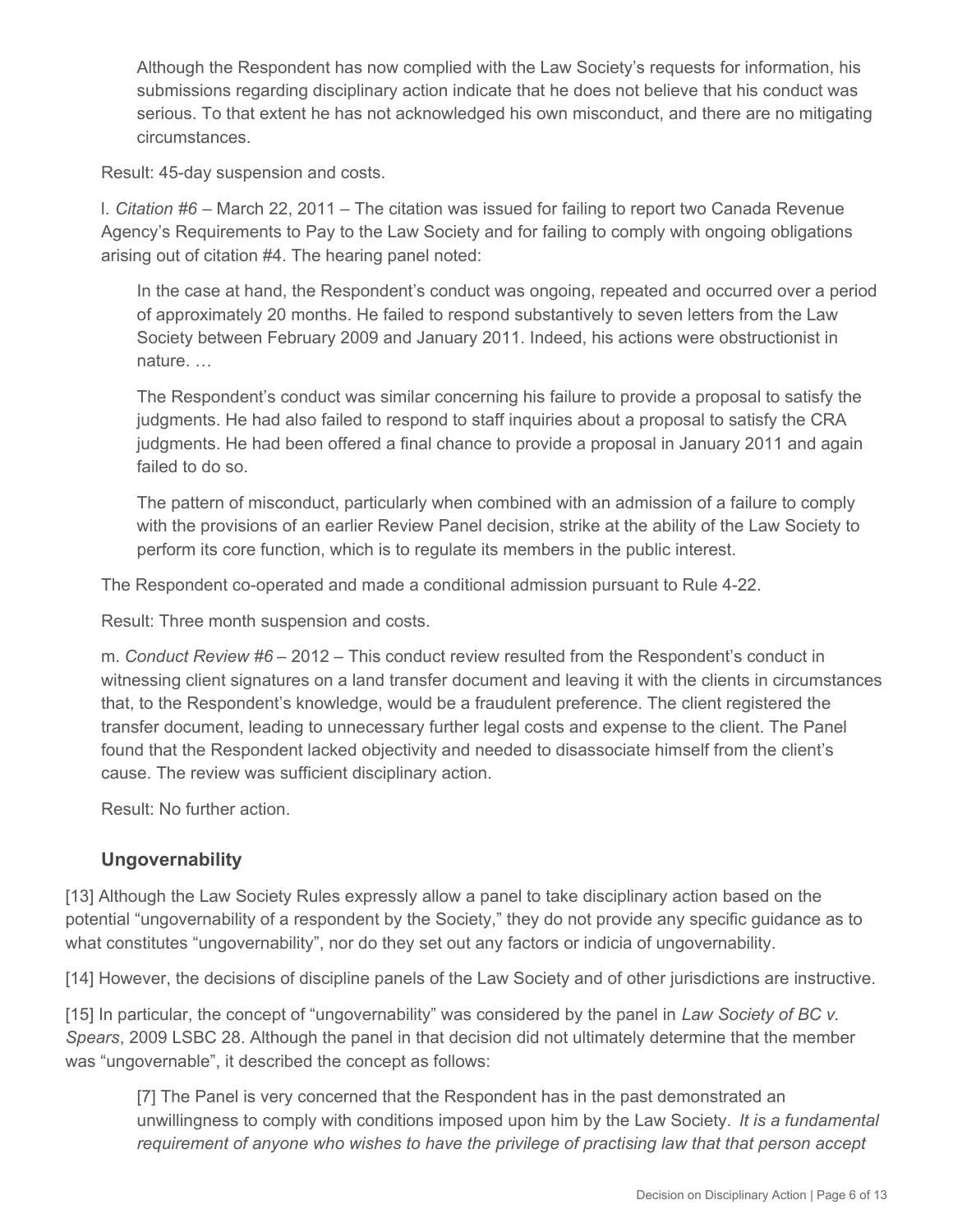*that their conduct will be governed by the Law Society and that they must respect and abide by the rules that govern their conduct* . If a lawyer demonstrates that he or she is consistently unwilling or unable to fulfill these basic requirements of the privilege to practise, that lawyer can be characterized as "ungovernable" and cannot be permitted to continue practise.

[8] The Law Society's mandate to regulate lawyers in the best interests of the public cannot be fulfilled if it permits lawyers who have demonstrated ungovernability to continue to practise.

[9] All lawyers are expected to deal with the Law Society in an honest, open and forthright manner at all times. The Respondent has failed to do that. He has thereby put at serious risk his opportunity to have the privilege of practising.

[10] The Panel recognizes it cannot bind the hands of any future disciplinary panels, but it does wish to convey to the Respondent that this is very likely to be his last opportunity to display the sort of conduct expected of and required of all lawyers."

#### [emphasis added]

[16] The issue of "ungovernability" was also discussed at some length in *Law Society of BC v. Hall*, 2007 LSBC 26. In that decision, the panel reviewed the decisions in *Law Society of Upper Canada v. Hicks*, [2005] LSDD No 6, *Law Society of Upper Canada v. Misir*, [2005] LSDD No 60 and *Law Society of Manitoba v. Ward* [1996] LSDD No 119, all of which were disciplinary cases in which the lawyers were found to be ungovernable and disbarred from the practice of law as a result, and concluded:

[27] The foregoing cases suggest that the relevant factors upon which a finding of ungovernability might be made will include some or all of the following:

1. A consistent and repetitive failure to respond to the Law Society's inquiries.

2. An element of neglect of duties and obligations to the Law Society with respect to trust account reporting and records.

3. Some element of misleading behaviour directed to a client and/or the Law Society.

4. A failure or refusal to attend at the discipline hearing convened to consider the offending behaviours.

5. A discipline history involving allegations of professional misconduct over a period of time and involving a series of different circumstances.

6. A history of breaches of undertaking without apparent regard for the consequences of such behaviour.

7. A record or history of practising law while under suspension.

[28] It is the view of this Panel that it will not be necessary for Panels in the future to establish that all of these indicia of ungovernability are present in order to make such a finding. These indications, like the penalty guidelines found in the *Law Society of BC v. Ogilvie*, [1999] LSBC 17, will have a fact-specific impact in each separate case that is considered. It will be for the Benchers to determine the appropriate treatment of the indicia described herein, including their usefulness in the discipline process and the manner, if at all, that they will be applied. We do not foreclose the possibility that a finding of ungovernability can be made if all that was present was a repeated failure of the lawyer to respond to inquiries from the Law Society, if that failure is illustrative of a wanton disregard and disrespect of the lawyer for the regulatory processes that govern his or her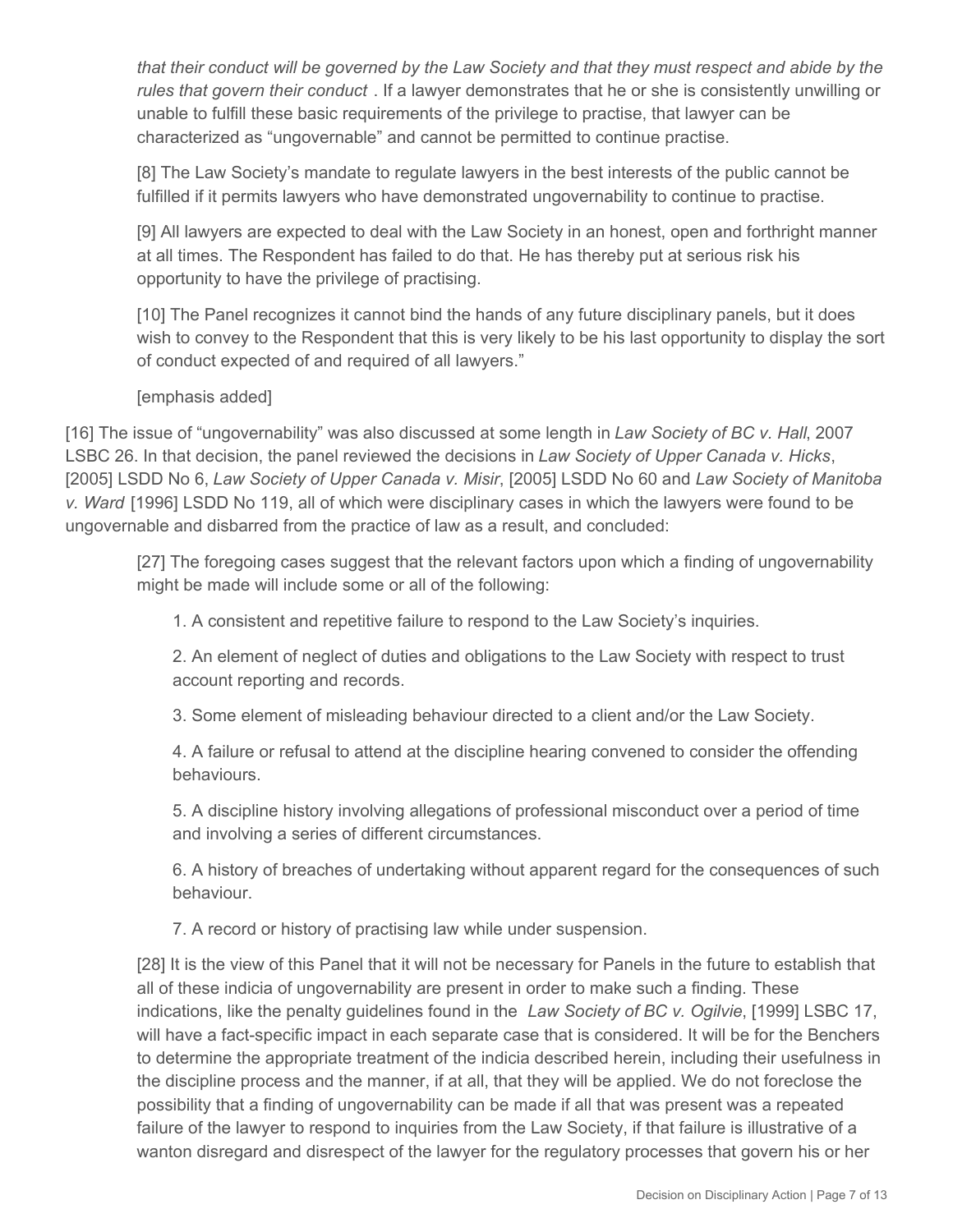conduct.

[17] In this case, the Respondent's conduct and behaviour as evidenced by his professional conduct record appears to fall, at least generally, within several, but not all, of those indicia of ungovernability. However, in some instances, the indicia of ungovernability are mitigated by other factors not present in the cases considered by the panel in Hall. Of note:

(a) Most significantly, the findings of the hearing panels in respect to citations #5 and #6 evidence a disturbing failure to respond to Law Society inquiries. Citation # 5 relates to inquiries relating to "bank accounts which hold or held trust or general funds";

(b) Citations #3 and #4 and conduct review #4 are evidence of "neglect of duties and obligations to the Law Society" in the Respondent's failure to report unsatisfied judgments to the Law Society and to comply with ongoing financial reporting requirements. However, in the hearings in respect of each of citations #3 and #4, the Respondent co-operated with the Law Society by agreeing to an Agreed Statement of Facts and by subsequently voluntarily advising the Law Society when he became aware of the Rule to report judgments (citation #3) and by "honestly disclos[ing] the non-remittance of funds" (citation #4).

The breach giving rise to conduct review #4 was mitigated by the fact that the Respondent had, in fact, made the payments on time as required and immediately complied with the reporting requirements when his failure to do so was brought to his attention;

(c) The Respondent's "attack" of the complainant in conduct review #3 was similar to his treatment of his former client in this proceeding. Both may be considered evidence of "misleading behaviour" directed to a client, albeit not during the conduct of the Respondent's retainer with the client.

Citation #2 is clear evidence of "misleading behaviour" directed toward opposing counsel;

(d) Each of the six citations demonstrates a "discipline history involving allegations of professional misconduct over a period of time and involving a series of different circumstances."

The Respondent admitted professional misconduct in respect of four of the six citations and entered into Agreed Statements of Fact in respect of three;

(e) While conduct review #5 is evidence of the Respondent's failure to fulfill an undertaking, it is the sole incident of his doing so. It does not amount to a "history of breaches of undertaking without apparent regard for the consequences of such behaviour." In respect of that matter, the Subcommittee noted that, "We were impressed that Mr. Welder offered to re-attend for further voluntary counselling. This shows some insight. Mr. Welder was co-operative with us and with this process. …";

- (f) There is no refusal to attend at a discipline hearing;
- (g) There is no record of practising law while under suspension.

[18] Without doubt, the most troubling aspect of the Respondent's professional conduct record is the conduct giving rise to citations #5 and #6 and the hearing panels' express findings in their determinations of those citations.

[19] This Panel accepts the serious nature of that conduct as described by the panels in the passages set out in subparagraphs 12(l) and (k) above. Indeed, but for other mitigating factors with respect to other aspects of the Respondent's record, it would be difficult to distinguish that conduct from the conduct described in *Hicks* and *Ward* (supra).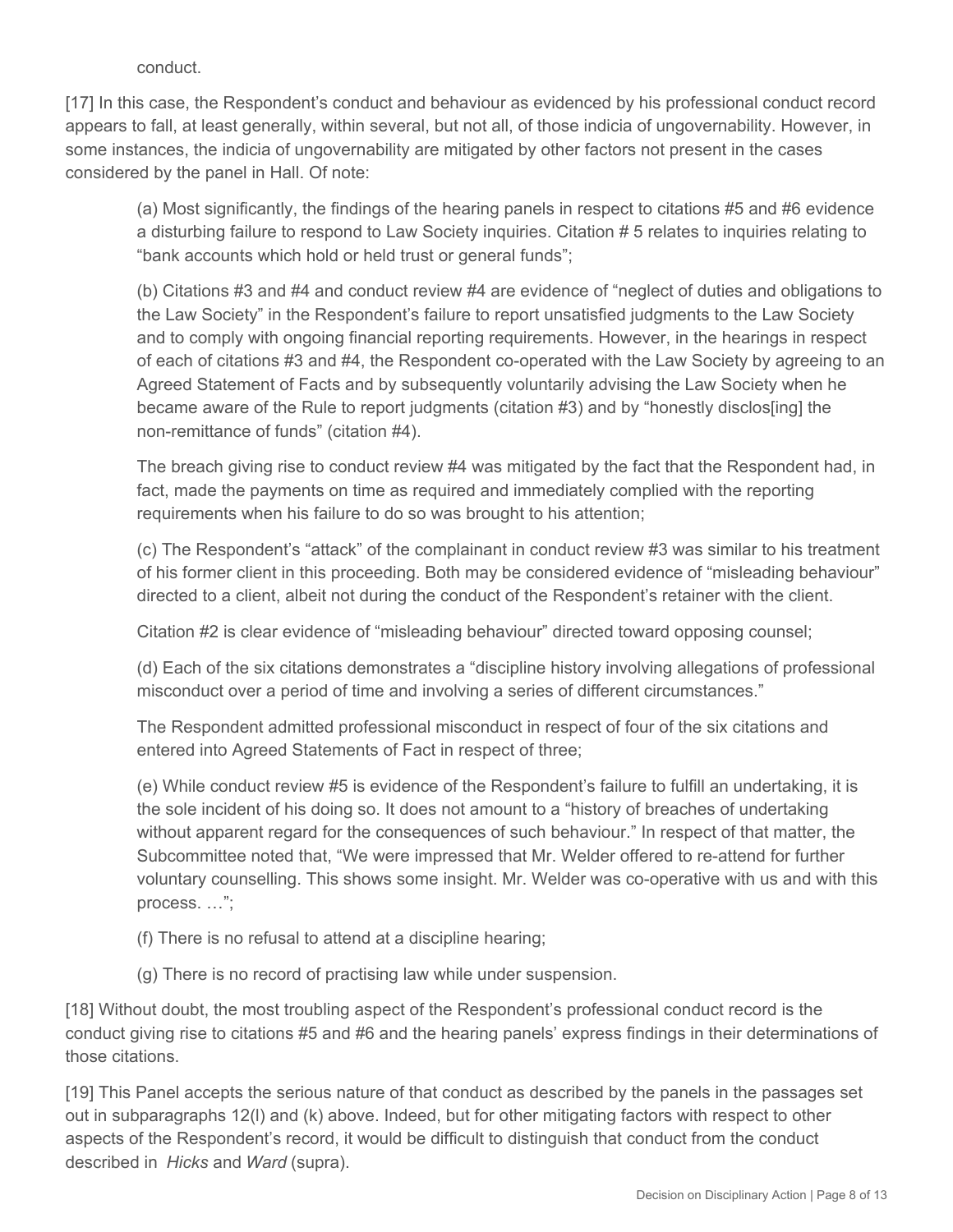[20] However, without diminishing its seriousness in any way, much of the conduct evidenced by the Respondent's conduct record is mitigated by factors that do not exist in *Hicks* or *Ward*.

[21] The following mitigating factors are of particular significance:

(a) Although the Respondent was not exonerated on each conduct review, no further action was taken in any of the six conduct reviews and the one practice standards review that comprise part of the conduct record;

(b) The Respondent's acknowledgments and admissions of improper conduct in respect of several of the matters set out in the record (conduct review #1, citation #1, citation #2, citation #3, citation #4, conduct review #4, conduct review #5 and citation #6);

(c) The Respondent's noted co-operation with the Law Society in numerous of the matters set out in the record (citation #3, conduct review #3 and conduct review #4); and

(d) An indication in 2008 of "underlying psychological issues impinging on the Respondent's ability to practise in a reasonable and professional manner" and, more significantly, his voluntary attendance at counselling to address those issues.

[22] In our view, those factors offer some indication that, in the language of *Spears* (supra), the Respondent is not "consistently unwilling" to be governed by the Law Society.

[23] On the basis of those mitigating factors, this Panel has, with great hesitation, come to the conclusion the Respondent's conduct falls just short of the conduct of the respondents in *Hicks* and *Ward* and does not warrant a finding that the Respondent is ungovernable.

[24] We stress, however, that that conclusion is based on this Panel's application of the particular circumstances of this case. The Panel reiterates the decision of the panel in Hall that it will be for every panel to determine the appropriate treatment of the indicia of governability "including their usefulness in the discipline process and the manner, if at all, that they will be applied."

[25] We, too, do not intend to foreclose the possibility that finding of ungovernability can be made for less, or more, serious conduct or for less lengthy conduct records.

[26] Furthermore, although this Panel recognizes that it cannot predetermine any future findings, nor does it purport to, we would impart the same caution to the Respondent as did the Panel in *Spears*: that this is very likely to be his last opportunity to display the sort of conduct expected of and required of all lawyers in BC.

# **Alternative Sanctions**

[27] Our finding that the Respondent is not ungovernable does not conclude our analysis. The Panel now must consider the appropriate sanction to impose.

[28] The leading case in determining the factors in determining the appropriate discipline are set out in *Law Society of BC v. Ogilvie*, [1999] LSBC 17. In the *Ogilvie* case, the panel identified a non-exhaustive list of factors for consideration in disciplinary proceedings as follows:

- (a) the nature and gravity of the conduct proven;
- (b) the age and experience of the respondent;
- (c) the previous character of the respondent, including details of prior discipline;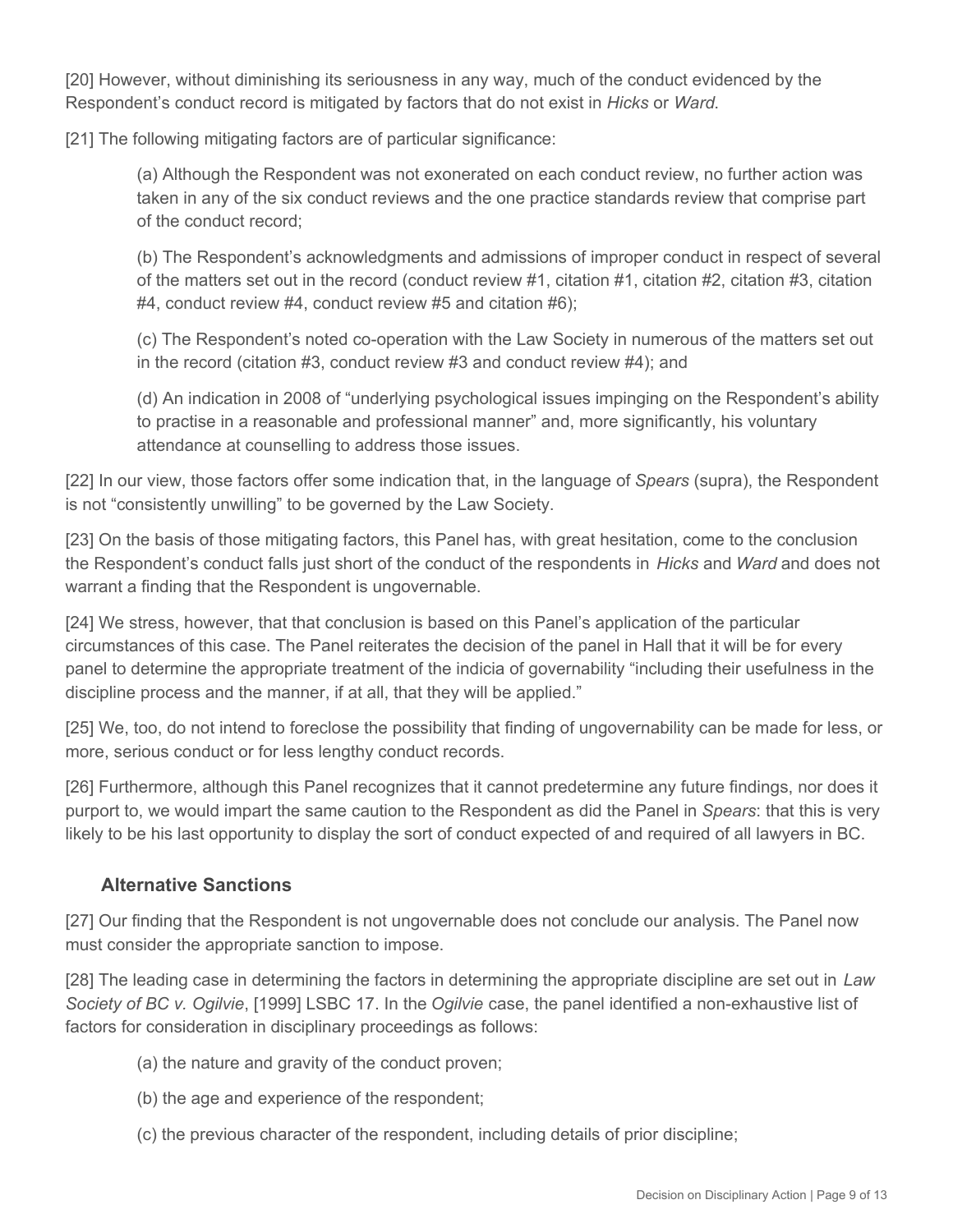(d) the impact upon the victim;

(e) the advantage gained, or to be gained, by the respondent;

(f) the number of times the offending conduct occurred;

(g) whether the respondent has acknowledged the misconduct and taken steps to disclose and redress the wrong and the presence or absence of other mitigating circumstances;

(h) the possibility of remediating or rehabilitating the respondent;

(i) the impact on the respondent of criminal or other sanctions or penalties;

(j) the impact of the proposed penalty on the respondent;

(k) the need for specific and general deterrence;

(l) the need to ensure the public's confidence in the integrity of the profession; and

(m) the range of penalties imposed in similar cases.

[29] Although the Panel has considered all of the *Ogilvie* factors, we have placed greatest significance on the following:

(a) the nature and gravity of the misconduct;

(b) the Respondent's lengthy prior discipline history;

(c) the possibility of remediating or rehabilitating the Respondent; and

(d) the need to ensure the public's confidence in the profession.

### **The nature and gravity of the misconduct**

[30] Acting in a conflict of interest amounts to a breach of one of the bastions of the legal profession, ranking with confidentiality, loyalty to clients, fulfilling undertakings, safeguarding trust funds, and duties to the Courts. Failure to uphold these bastions leads to disintegration of the public's confidence in the profession.

[31] As we noted in the Facts and Determination decision in this matter, without the security that the conflict rule provides, a client would not be able to provide his or her lawyer with documents or other information, or otherwise be candid in his or her communications with the lawyer, without fear that doing so will be revealed or used against the client in a subsequent matter.

[32] The submission of Law Society counsel at the Facts and Determination hearing also bears repeating: the conflict rule "grounds the relationship of trust and confidence subsisting between lawyer and client."

[33] Finally, it is significant that the finding of professional misconduct was not a close call. The Panel had no difficulty in concluding that the Respondent's conduct constituted a clear breach of the fundamentally important rule against acting in conflict of a client's interest.

[34] This case reflects a serious instance of professional misconduct. That will be an aggravating factor in the determination of an appropriate sanction to be imposed.

### **The Respondent's prior discipline history**

[35] We have reviewed the Respondent's professional conduct record above.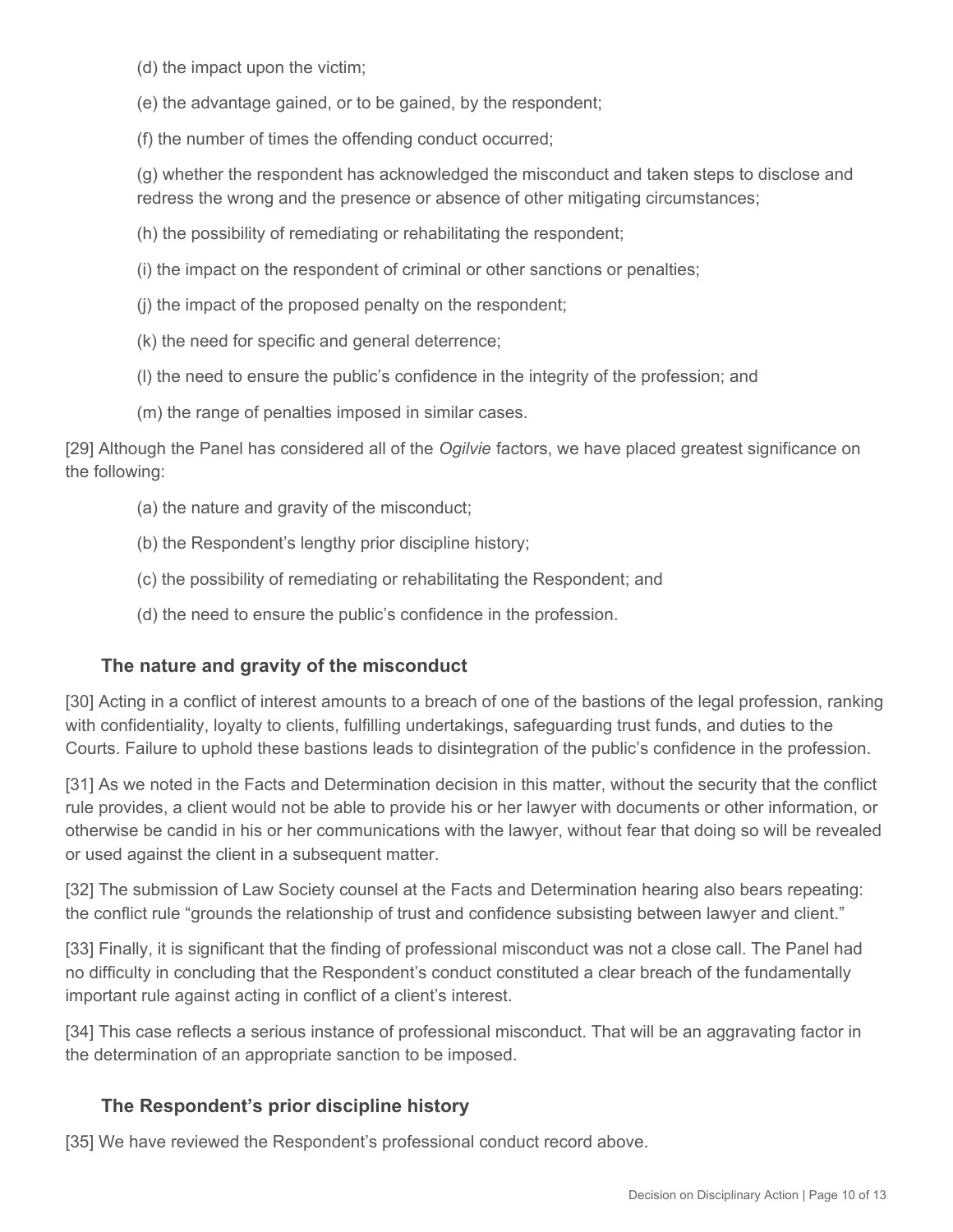[36] Although we have found that the conduct evidenced by the record fell just short of warranting a finding of ungovernability, the length and the content of that record are, without doubt, serious aggravating factors in our determination of the appropriate sanction.

[37] The Respondent's conduct record is also significant in that it discloses previous disciplinary sanctions that have been imposed on the Respondent. Those sanctions include a reprimand, conditions, fines, costs and four separate suspensions of 60 days, 3 months, 45 days and, most recently, a suspension of 3 months relating to citation #6 in March 2011.

[38] As noted by this Panel in *Law Society of BC v. Batchelor*, 2013 LSBC 9:

[49] The principle of progressive discipline stipulates that a lawyer who has had prior discipline, whether for the same or different conduct and whether that conduct has been joined in one proceeding or dealt with by way of successive proceedings, will be subject to a more significant disciplinary sanction than someone who has had no prior discipline.

[50] The principle is in accordance with the Law Society's obligation to protect the public and the reputation of the legal profession. It sends a clear message to the public and the legal profession that the Law Society will not tolerate lawyers who repeatedly ignore their professional responsibilities.

[39] In light of the Respondent's conduct record, this Panel concludes that the principle of "progressive discipline" applies in this case to significantly increase the sanction that otherwise would have been imposed for his acting in a conflict of interest.

### **Possibility of remediating or rehabilitating the Respondent**

[40] This is not the first instance in which the Respondent has committed professional misconduct by acting in a conflict of interest (citation #1). However, that instance of professional misconduct occurred in 1992 and in circumstances different than the circumstances giving rise to the most recent finding that he acted in a conflict of interest.

[41] Furthermore, at the time of the hearing on Facts and Determination, the Respondent did not recognize the conflict of interest issue, insisting that, having reviewed the Rules and having given the matter consideration, he had formed the opinion that he was free to represent FW in the foreclosure proceeding against his former client.

[42] However, by the date of the hearing on disciplinary action, the Respondent seemed to have recognized the error of his conduct. His written submissions provided as follows:

I recognize that I made a mistake in acting for FW against my former clients. I should have simply refused to take on the mortgage foreclosure and referred the matter out to other counsel. Whether or not I thought I understood the conflict of interest rule in these circumstances I should have refused the retainer to avoid any possibility of there being a conflict of interest. I believe I learned that lesson.

[43] While the Law Society does not concede that anything can be done to rehabilitate the Respondent (and, indeed, disputes the point), it does note that, "If one took the view that the problem in this case stemmed from the respondent's misapprehension of the conflict rule, one might require him to complete a remedial course on legal ethics and professionalism." (The Law Society goes on to submit that "… that is not the cause of the problem in this case.")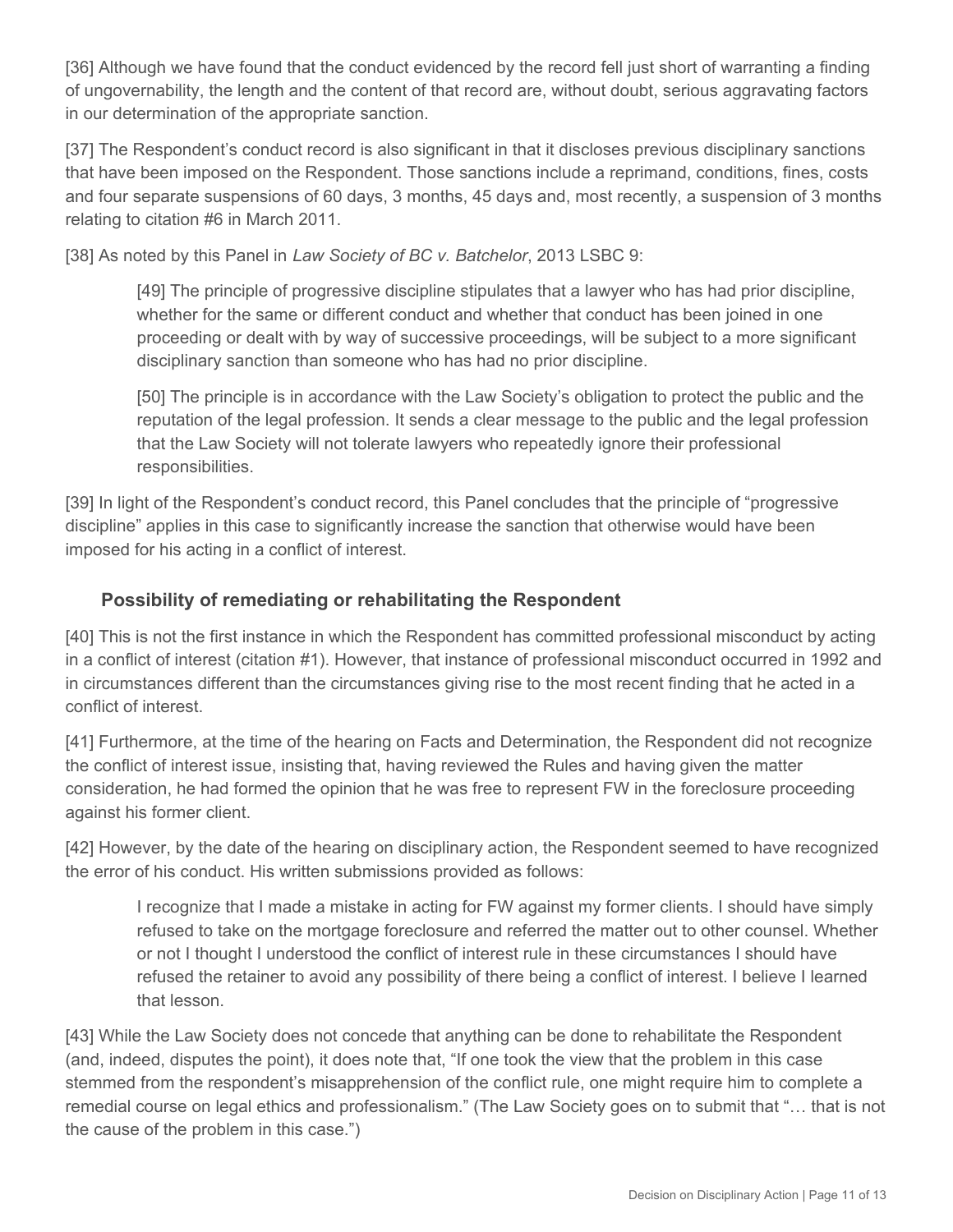[44] Although it was only at the hearing on disciplinary action that the Respondent conceded that he had "made a mistake in acting for FW against [his] former clients," by that date he was able to identify the action he should have taken in the circumstances. ("I should have refused the retainer to avoid any possibility of there being a conflict of interest.")

[45] By identifying the appropriate conduct, the Respondent has demonstrated that he is likely to handle a similar situation appropriately in the future. The Panel is not ready to close the door on remediation and rehabilitation quite yet.

# **The need to ensure the public's confidence in the profession**

[46] The importance of the need to ensure the public's confidence cannot be understated as a factor in determining an appropriate sanction. Indeed, pursuant to section 3 of the Act, "It is the object and duty of the society to uphold and protect the public interest in the administration of justice … ."

[47] As noted by the Review Panel in *Law Society of BC v. Lessing*, 2013 LSBC 29, protection of the public, together with the rehabilitation of the lawyer, "will, in most cases, play an important role" in determining the sanction to be imposed against a lawyer who commits professional misconduct. It noted:

[60] Undoubtedly, if there is a conflict between these two factors, then protection of the public will prevail. However in many cases, conditions or limitations can be imposed on the lawyer and the public is still protected. In addition, disciplinary action less than full disbarment can be imposed. In such situations, the lawyer can continue to practise while attempting to rehabilitate him or herself under conditions imposed by the hearing panel. ...".

[48] Notwithstanding the Review Panel's acknowledgment that there are a myriad and range of sanctions that can protect the public interest, in the circumstances of that case, it held as follows:

[119] We have previously discussed public confidence in the profession. Simply put, a lawyer who breached three court orders and finds himself in contempt should face some sort of suspension. *Particularly so when he has a conduct record and has failed to report judgments against him. The Respondent has too much disciplinary baggage to excuse himself from suspension.* His mental health issues go to the length of the suspension, not to the requirement for a suspension.

[emphasis added]

[49] Given this Respondent's "disciplinary baggage", the Panel is also of the view that it would be difficult, if not impossible, to maintain the public's confidence in the profession unless a suspension of a significant length is imposed.

[50] In their submissions, the Law Society and the Respondent referred the Panel to the range of penalties that had been imposed in other disciplinary proceedings for acting against a former client. Those penalties ranged from reprimands to fines to a practice restriction and a 4-month suspension. While we acknowledge the importance of prior decisions in assessing an appropriate discipline, as noted by the Review Panel in *Lessing*, (supra), … "no two cases are the same. Facts may differ significantly from one case to another."

[51] In our view, the Respondent's professional conduct record is so singular such that the range of penalties imposed in other "conflict of interest" proceedings have limited application to the particular circumstances of this case. For that reason we have placed limited significance on this factor.

# **SUMMARY**